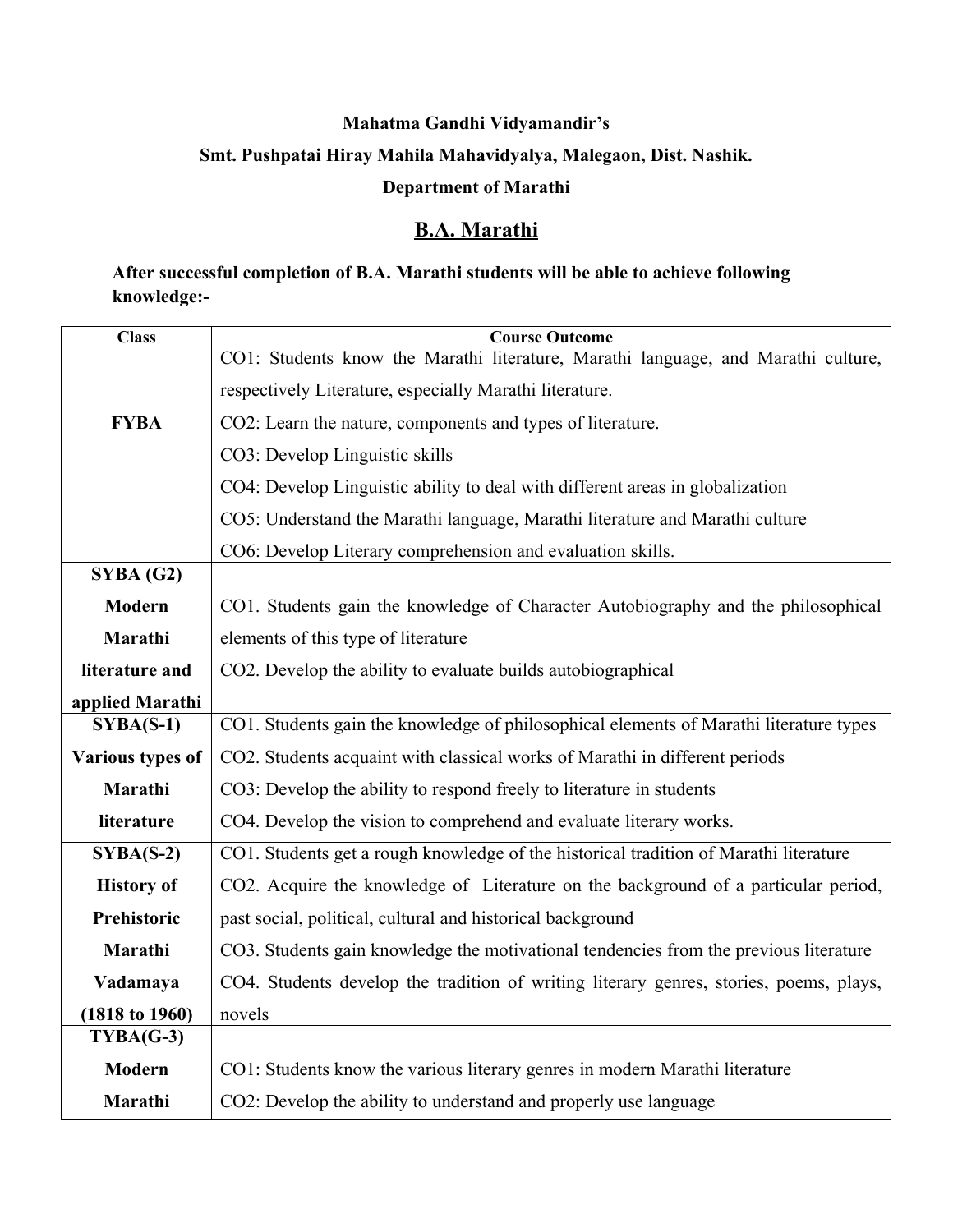| Literature and     | CO3: Develop the ability to philosophically interpret of Essays and Travel Descriptions |
|--------------------|-----------------------------------------------------------------------------------------|
| <b>Applied</b>     | in students                                                                             |
| Marathi            | CO4: Develop reading and writing ability and interest in text examination               |
|                    | CO1. Students understand the concept of literature                                      |
| $TYBA(S-3)$        | CO2. Students understand the purpose of the material                                    |
| Literary           | CO3. Understands the process of material formation                                      |
|                    | CO4. Understands the interrelationship between literature and society                   |
|                    | CO1. Students are aware of the nature and function of language and the importance of    |
|                    | language study.                                                                         |
|                    | CO2. Students understand the importance of price and its function in human life         |
| $TYBA(S-4)$        | CO3. Students understand the uniqueness and importance of different language study      |
| <b>Descriptive</b> | methods                                                                                 |
| <b>Historical</b>  | CO4. Students understand the process of formation tone                                  |
| <b>Linguistics</b> | CO5. Students understand the structure and function of arteries                         |
|                    | CO6. Students familiar with Self Science and Neem Concepts and Marathi Self Name        |
|                    | System                                                                                  |
|                    | CO7. Students understand the nature and importance of historical language study         |
|                    | method                                                                                  |

| <b>Class</b>         | <b>Course Outcome</b>                                                                |  |
|----------------------|--------------------------------------------------------------------------------------|--|
|                      | CO1. Commerce students were familiar with the subject matter of Marathi language in  |  |
| <b>FYBCom</b>        | various fields                                                                       |  |
|                      | CO2. Understands the nature and need of the transaction place of Marathi language in |  |
| <b>Success Story</b> | the field of business and understands the meaning of actual use of Marathi in it     |  |
| <b>Textbook and</b>  | CO3. Understands the nature of media and its discourse                               |  |
|                      | CO4. Know the importance of Marathi as the official language and nature of the       |  |
| Marathi              | official language and Develop Effective presentation of office language techniques   |  |
|                      | and skills in economics and commerce in Marathi                                      |  |
|                      | CO5. Develop the skills to use various regional Marathi languages                    |  |

# **M.A. Marathi**

**After successful completion of M.A. Marathi students will be able to achieve following knowledge:-**

| -<br>. | `AIIPSA<br>$\sim$<br>.<br>. |
|--------|-----------------------------|
|        |                             |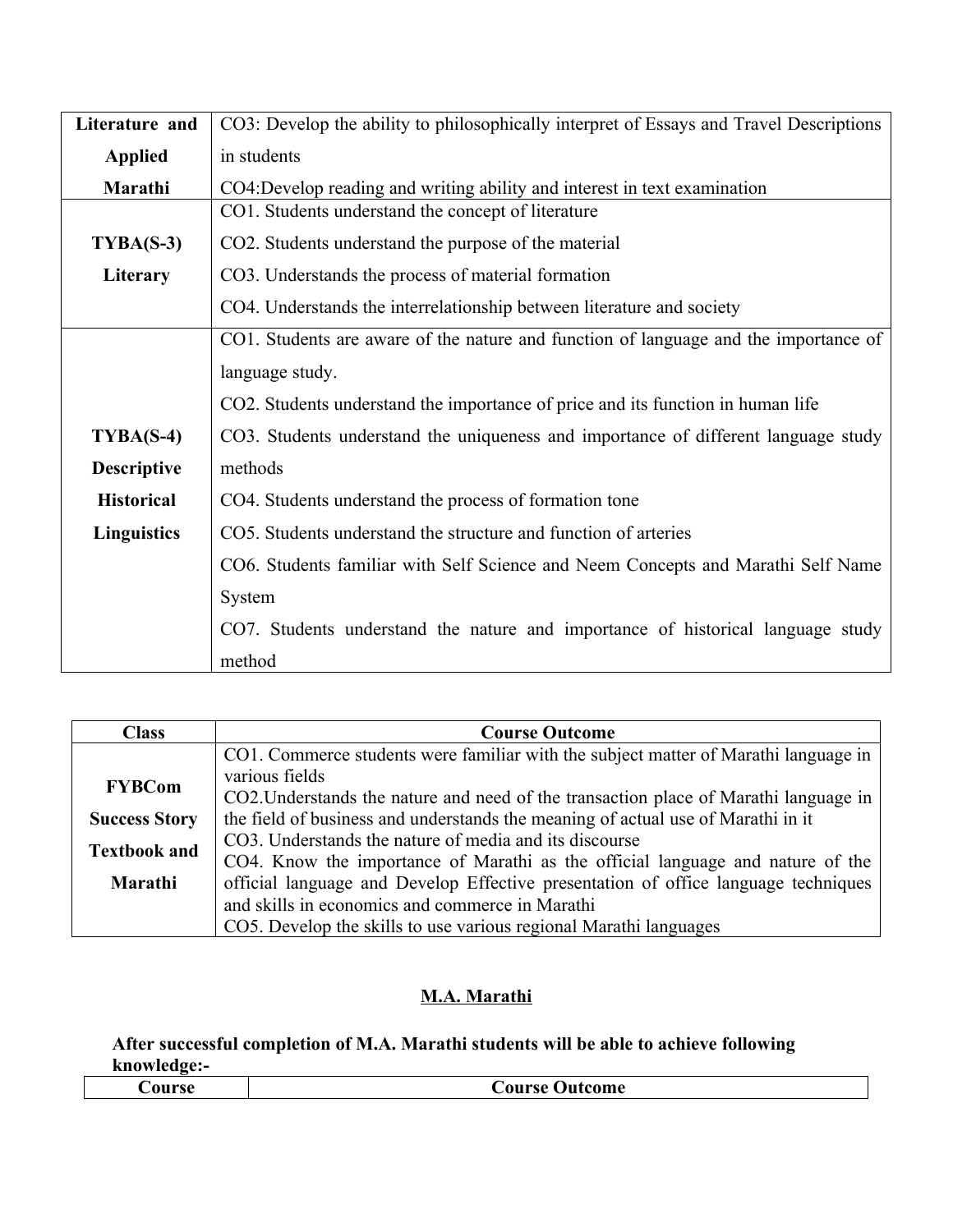| <b>M.A.I</b>                                                                                     |  |  |
|--------------------------------------------------------------------------------------------------|--|--|
| CO1: Develop Linguistic perceptions                                                              |  |  |
| CO2: Different linguistic skills and employment capacity by taking the honors                    |  |  |
| in the formation of the students                                                                 |  |  |
| $CC-1$<br>CO3: Students understand the concept Marathi Standard mudritasodhana                   |  |  |
| Bhasavyavahara<br>CO4: Students gain the knowledge of vadmayina publishing business              |  |  |
| transactions<br><b>And Linguistic</b>                                                            |  |  |
| <b>Skills</b><br>CO5: Students gain the knowledge of translation of the interview and translated |  |  |
| writing application Writing patralekhana                                                         |  |  |
| CO6: Students gain the knowledge of public relations concept and project                         |  |  |
| writing                                                                                          |  |  |
| CO1: Students know the vadmayina perceptions of life<br>$CC-2$                                   |  |  |
| CO2: Students' interest in reading literature and other arts grows                               |  |  |
| CO3: The motivations and tendencies of literary production in a particular<br><b>Avarcina</b>    |  |  |
| period are noticed and the ability to comprehend literature is increased<br>Marathi              |  |  |
| CO4: Develop the ability and skills to perceive the interrelationships between<br>Vadamayaca     |  |  |
| literature and culture<br><b>History</b>                                                         |  |  |
| CO1: Literature linguistic perceptions develop in students                                       |  |  |
| $CC-3$<br>CO2: The students gain the knowledge of various system changing Bhava Nrip             |  |  |
| speech forms<br><b>Historical</b>                                                                |  |  |
| CO3: Understand the concept and format of the language concept<br><b>Linguistics</b>             |  |  |
| CO1: Understand the rural literature after independence, the era of creativity                   |  |  |
| <b>CC-4 Rural</b><br>karanaparampara                                                             |  |  |
| literature<br>CO2: Develop the ability to work in the medical Rural literature form              |  |  |
| CO3:Students can evaluate the different varieties of rural literature vadamaya                   |  |  |
| CO4: Students can trace the direction of Non-contributions to rural literature                   |  |  |
| CO1: Students know the challenges of Dalit literature tradition<br><b>CC-4 Dalit</b>             |  |  |
| CO2: Understand the nature of conflict of Dalit literature and pain                              |  |  |
| literature<br>CO3: Develop and evaluate the various literary genres created by Dalit literature  |  |  |
| <b>MAII</b><br>Media and<br>CO1: Acquired the writing skills for the media                       |  |  |
| materials<br>CO2: Understand the importance of promoting community media                         |  |  |
| behavior<br>CO3: Develops students' linguistic ability to get service opportunities in the       |  |  |